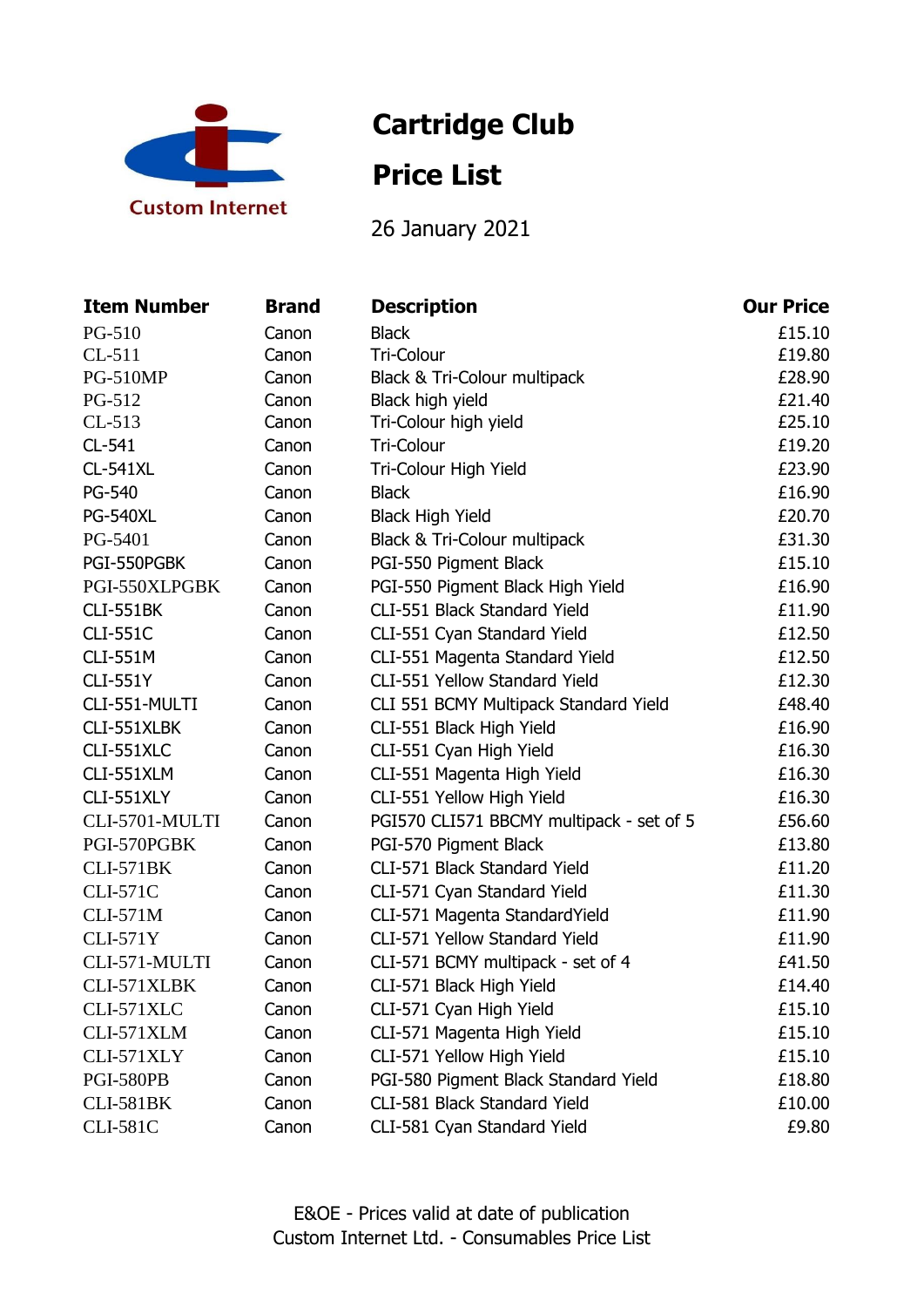| <b>Item Number</b> | <b>Brand</b> | <b>Description</b>                          | <b>Our Price</b> |
|--------------------|--------------|---------------------------------------------|------------------|
| <b>CLI-581M</b>    | Canon        | CLI-581 Magenta Standard Yield              | £9.80            |
| <b>CLI-581Y</b>    | Canon        | CLI-581 Yellow Standard Yield               | £9.80            |
| CLI581-MULTI       | Canon        | CLI-581 BCMY multipack - set of 4           | £36.50           |
| CLI-5801-MULTI     | Canon        | PGI580 CLI581 BBCMY multipack - set of 5    | £50.30           |
| PGI-580XLPB        | Canon        | PGI-580 Pigment Black Medium Yield          | £15.10           |
| CLI-581XLB         | Canon        | CLI-581 Black Medium Yield                  | £13.50           |
| CLI-581XLC         | Canon        | CLI-581 Cyan Medium Yield                   | £13.80           |
| CLI-581XLM         | Canon        | CLI-581 Magenta Medium Yield                | £13.80           |
| CLI-581XLY         | Canon        | CLI-581 Yellow Medium Yield                 | £13.80           |
| PGI-580XXLPB       | Canon        | PGI-580 Pigment Black High Yield            | £21.40           |
| CLI-581XXLB        | Canon        | CLI-581 Black High Yield                    | £20.10           |
| CLI-581XXLC        | Canon        | CLI-581 Cyan High Yield                     | £20.10           |
| CLI-581XXLM        | Canon        | CLI-581 Magenta High Yield                  | £20.10           |
| CLI-581XXLY        | Canon        | CLI-581 Yellow High Yield                   | £17.60           |
| CLI-581XXL-MULTI   | Canon        | CLI581 BCMY high yield multipack - set of 4 | £71.10           |
| #                  |              |                                             |                  |
| T044140            | Epson        | <b>Black</b>                                | £22.60           |
| T044240            | Epson        | Cyan high capacity                          | £22.60           |
| T044340            | Epson        | Magenta high capacity                       | £22.60           |
| T044440            | Epson        | Yellow high capacity                        | £22.60           |
| T045240            | Epson        | Cyan                                        | £22.60           |
| T045340            | Epson        | Magenta                                     | £20.00           |
| T045440            | Epson        | Yellow                                      | £22.60           |
| T071140            | Epson        | <b>Black</b>                                | £13.20           |
| T071240            | Epson        | Cyan                                        | £13.20           |
| T071340            | Epson        | Magenta                                     | £13.20           |
| T071440            | Epson        | Yellow                                      | £13.20           |
| T071540            | Epson        | T071 quad pack, black $+$ 3 colours         | £50.30           |
| T089140            | Epson        | <b>Black</b>                                | £9.80            |
| T089240            | Epson        | Cyan                                        | £9.10            |
| T089340            | Epson        | Magenta                                     | £8.80            |
| T089440            | Epson        | Yellow                                      | £9.40            |
| T089540            | Epson        | Multipack (BCMY)                            | £35.20           |
| T180140            | Epson        | 18 Black                                    | £11.00           |
| T180240            | Epson        | 18 Cyan                                     | £9.10            |
| T180340            | Epson        | 18 Magenta                                  | £9.10            |
| T180440            | Epson        | 18 Yellow                                   | £9.10            |
| T180640            | Epson        | 18 Multipack (BCMY)                         | £35.80           |
| T181140            | Epson        | 18XL Black High Yield                       | £21.10           |
| T181240            | Epson        | 18XL Cyan High Yield                        | £16.30           |
| T181340            | Epson        | 18XL Magenta High Yield                     | £16.30           |
| T181440            | Epson        | 18XL Yellow High Yield                      | £16.30           |
| T181640            | Epson        | 18XL Multipack High Yield (BCMY)            | £65.50           |
| T270140            | Epson        | 27 Black                                    | £16.90           |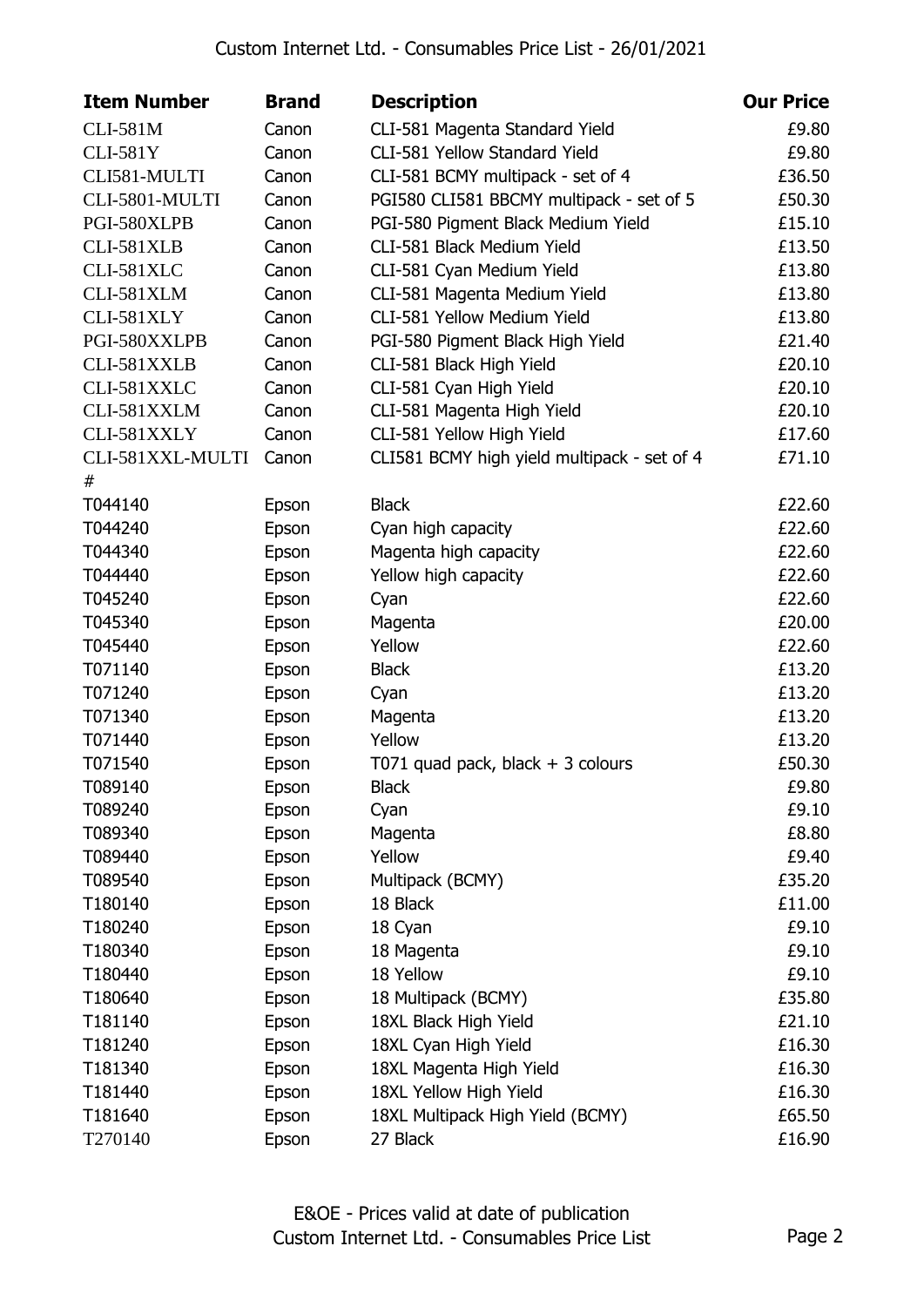| <b>Item Number</b>  | <b>Brand</b> | <b>Description</b>    | <b>Our Price</b> |
|---------------------|--------------|-----------------------|------------------|
| T270240             | Epson        | 27 Cyan               | £10.00           |
| T <sub>270340</sub> | Epson        | 27 Magenta            | £10.00           |
| T <sub>270440</sub> | Epson        | 27 Yellow             | £10.00           |
| T270540             | Epson        | 27 Multipack (CMY)    | £30.20           |
| T271140             | Epson        | 27 Black XL           | £31.40           |
| T271240             | Epson        | 27 Cyan XL            | £24.50           |
| T271340             | Epson        | 27 Magenta XL         | £25.10           |
| T271440             | Epson        | 27 Yellow XL          | £25.80           |
| T271540             | Epson        | 27 Multipack XL (CMY) | £73.60           |
| T279140             | Epson        | 27 Black XXL          | £40.30           |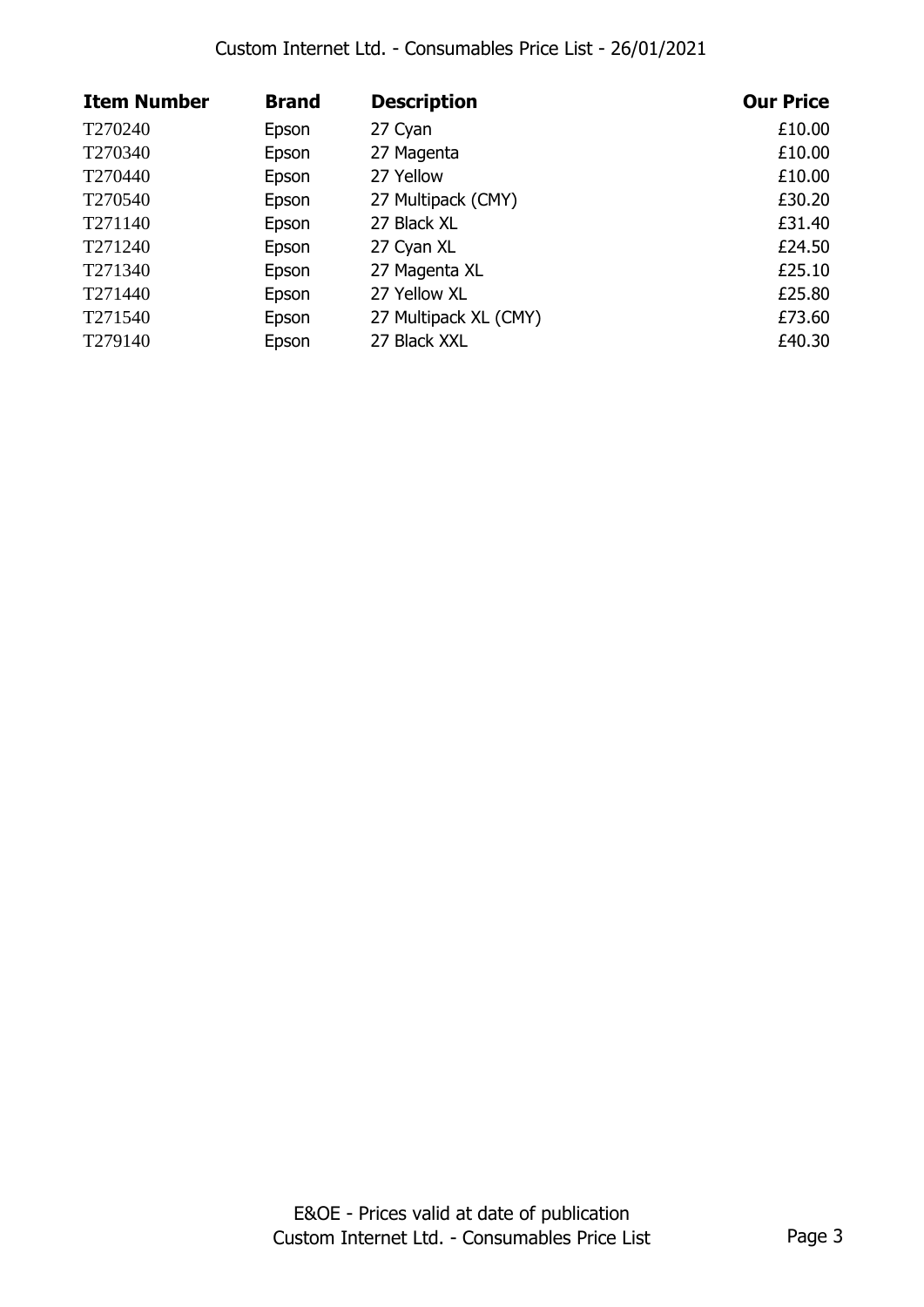| <b>Item Number</b> | <b>Brand</b> | <b>Description</b>                | <b>Our Price</b> |
|--------------------|--------------|-----------------------------------|------------------|
| T298140            | Epson        | 29 Black                          | £12.30           |
| T298240            | Epson        | 29 Cyan                           | £8.50            |
| T298340            | Epson        | 29 Magenta                        | £8.50            |
| T298440            | Epson        | 29 Yellow                         | £8.50            |
| T298640            | Epson        | 29 BCMY Multipack                 | £35.20           |
| T299140            | Epson        | 29XL Black High Yield             | £21.20           |
| T299240            | Epson        | 29XL Cyan High Yield              | £16.20           |
| T299340            | Epson        | 29XL Magenta High Yield           | £16.30           |
| T299440            | Epson        | 29XL Yellow High Yield            | £16.30           |
| T299640            | Epson        | 29XL Multipack High Yield (BCMY)  | £66.10           |
| T333140            | Epson        | 33 Black                          | £15.70           |
| T334140            | Epson        | 33 Photo Black                    | £11.30           |
| T334240            | Epson        | 33 Cyan                           | £11.30           |
| T334340            | Epson        | 33 Magenta                        | £11.30           |
| T334440            | Epson        | 33 Yellow                         | £11.30           |
| T333740            | Epson        | 33 Multipack (set of 5)           | £59.20           |
| T335140            | Epson        | 33XL Black High Yield             | £22.60           |
| T336140            | Epson        | 33XL Photo Black High Yield       | £20.10           |
| T336240            | Epson        | 33XL Cyan High Yield              | £18.80           |
| T336340            | Epson        | 33XL Magenta High Yield           | £18.80           |
| T336440            | Epson        | 33XL Yellow High Yield            | £18.80           |
| T03U14010          | Epson        | 603 Black                         | £14.40           |
| T03U24010          | Epson        | 603 Cyan                          | £9.40            |
| T03U34010          | Epson        | 603 Magenta                       | £9.40            |
| T03U44010          | Epson        | 603 Yellow                        | £10.00           |
| T03U54010          | Epson        | 603 Multipack (CMY)               | £23.90           |
| T03U64010          | Epson        | 603 Multipack (BCMY)              | £37.70           |
| T03A14010          | Epson        | 603XL Black High Yield            | £30.80           |
| T03A24010          | Epson        | 603XL Cyan High Yield             | £24.50           |
| T03A34010          | Epson        | 603XL Magenta High Yield          | £24.50           |
| T03A44010          | Epson        | 603XL Yellow High Yield           | £24.50           |
| T03A64010          | Epson        | 603XL Multipack High Yield (BCMY) | £79.30           |
| #                  |              |                                   |                  |
| C6656AE            | ΗP           | HP56 - Black 19ml                 | £33.30           |
| C6657AE            | HP           | HP57 - Colour 17ml                | £58.50           |
| SA342AE            | HP           | HP56 + HP57 twinpack              | £82.50           |
| C6658AE            | ΗP           | HP58 - Photo Colour 17ml          | £32.70           |
| C9359A             | ΗP           | HP59 - Photo Grey 17ml            | £25.00           |
| <b>CB316EE</b>     | HP           | HP364 - Black                     | £12.30           |
| CB317EE            | HP           | HP364 - Photo Black               | £12.30           |
| <b>CB318EE</b>     | ΗP           | HP364 - Cyan                      | £12.30           |
| CB319EE            | ΗP           | HP364 - Magenta                   | £12.30           |
| <b>CB320EE</b>     | HP           | HP364 - Yellow                    | £12.30           |
| N9J73AE            | HP           | HP364 - BCMY Multipack            | £34.00           |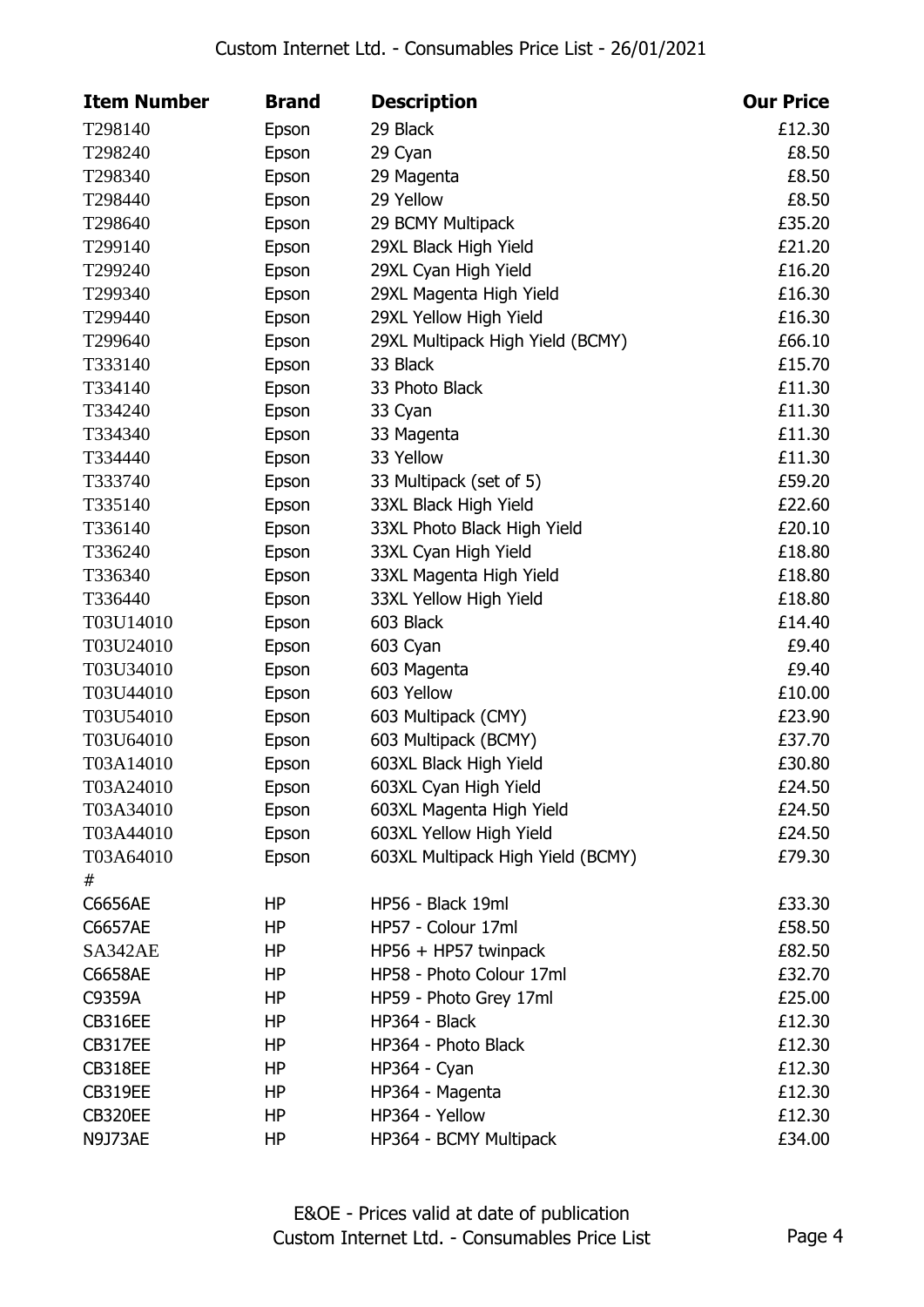| <b>Item Number</b> | <b>Brand</b> | <b>Description</b>                           | <b>Our Price</b> |
|--------------------|--------------|----------------------------------------------|------------------|
| <b>CN684EE</b>     | HP           | HP364XL - Black High Capacity                | £23.90           |
| CB322EE            | HP           | HP364XL - Photo Black High Capacity          | £24.30           |
| <b>CB323EE</b>     | HP           | HP364XL - Cyan High Capacity                 | £24.50           |
| <b>CB324EE</b>     | HP           | HP364XL - Magenta High Capacity              | £24.50           |
| <b>CB325EE</b>     | HP           | HP364XL - Yellow High Capacity               | £24.50           |
| N9J74AE            | HP           | HP364XL - BCMY Multipack High Capacity       | £81.20           |
| <b>T9D88EE</b>     | <b>HP</b>    | HP364 - CMY Multipack + paper                | £33.30           |
| CC640EE            | <b>HP</b>    | HP300 - Black Standard                       | £20.10           |
| CC641EE            | HP           | HP300XL - Black High Capacity                | £37.70           |
| CC643EE            | HP           | HP300 - Tri Colour Standard                  | £22.00           |
| <b>CN637EE</b>     | HP           | HP300 - Black & Col twinpack                 | £39.00           |
| CC644EE            | HP           | HP300XL - Tri Colour High Capacity           | £45.90           |
| CD972AE            | HP           | HP920XL - Cyan High Capacity                 | £20.10           |
| CD973AE            | HP           | HP920XL - Magenta High Capacity              | £20.70           |
| CD974AE            | HP           | HP920XL - Yellow High Capacity               | £19.50           |
| CD975AE            | HP           | HP920XL - Black High Capacity                | £43.40           |
| C2N92AE            | HP           | HP920XL - BCMY Multipack                     | £85.00           |
| <b>CH561EE</b>     | HP           | HP301 - Black                                | £15.70           |
| CH562EE            | HP           | HP301 - Colour                               | £19.50           |
| <b>N9J72AE</b>     | HP           | HP301 - Black & Col twinpack                 | £31.30           |
| CH563EE            | HP           | HP301XL - Black High Capacity                | £32.70           |
| CH564EE            | HP           | HP301XL - Colour High Capacity               | £34.00           |
| <b>D8J45AE</b>     | HP           | HP301XL - Black twinpack                     | £61.70           |
| D8J46AE            | HP           | HP301XL - Colour twinpack                    | £59.80           |
| <b>F6U66AE</b>     | <b>HP</b>    | HP302 - Black                                | £14.80           |
| <b>F6U65AE</b>     | HP           | HP302 - Tri-colour                           | £18.80           |
| X4D37AE            | <b>HP</b>    | HP302 Black & Colour twinpack                | £25.80           |
| <b>F6U68AE</b>     | <b>HP</b>    | HP302XL - Black High Capacity                | £28.20           |
| <b>F6U67AE</b>     | ΗP           | HP302XL - Tri-colour High Capacity           | £28.30           |
| T6N02AE            | HP           | HP303 - Black Standard                       | £16.70           |
| T6N04AE            | HP           | HP303XL - Black High Capacity                | £35.80           |
| T6N01AE            | HP           | HP303 - Tri Colour Standard                  | £20.10           |
| T6N03AE            | HP           | HP303XL - Tri Colour High Capacity           | £35.80           |
| 3YM92AE            | HP           | HP303 - Black & Col twinpack                 | £29.50           |
| 3YN10AE            | HP           | HP303XL - Black & Col twinpack High Capacity | £54.70           |
| <b>C9362EE</b>     | HP           | HP336 Black                                  | £23.20           |
| C9361EE            | HP           | HP342 Tri-Colour                             | £28.30           |